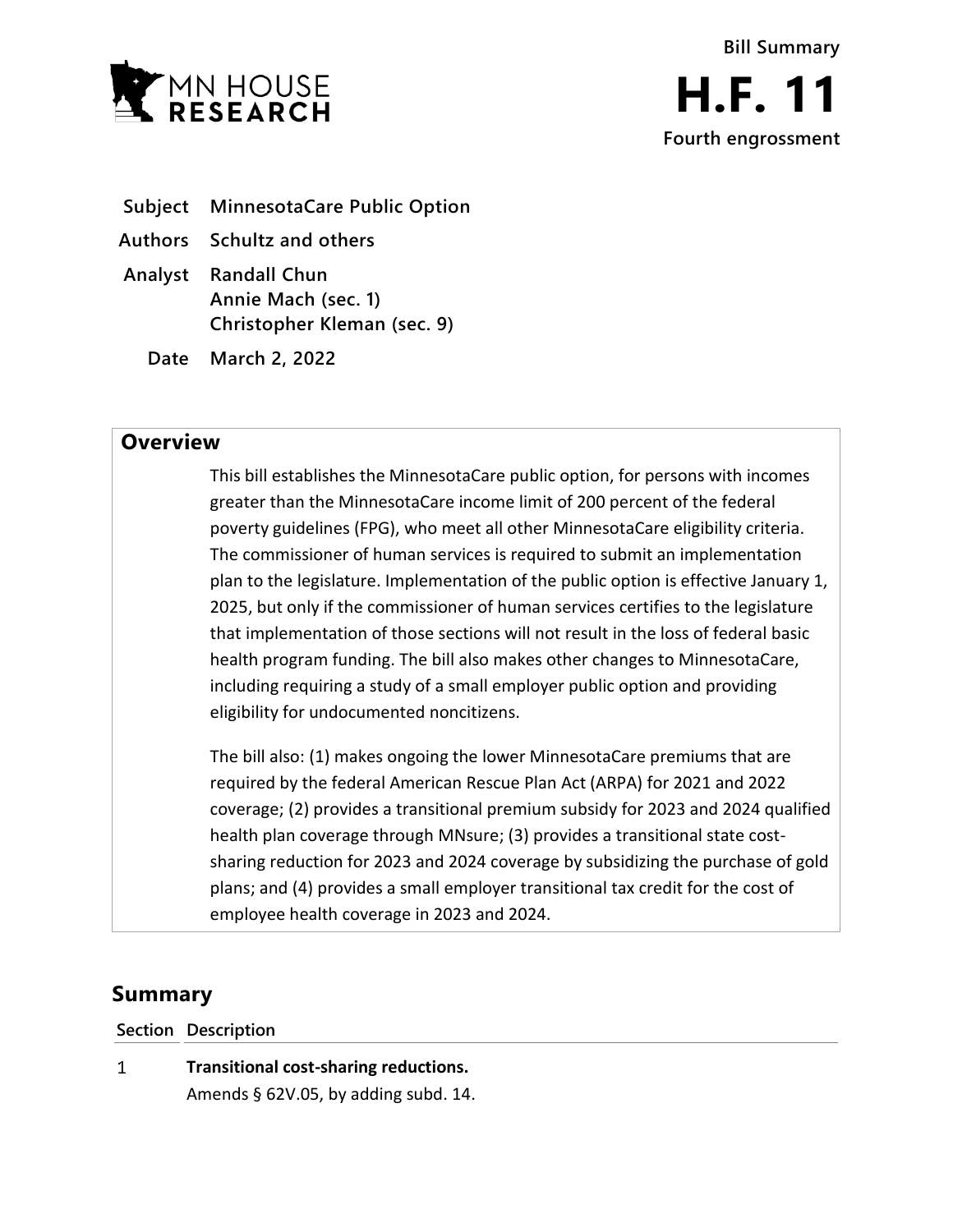(a) Directs MNsure to develop and implement a system, for the 2023 and 2024 plan years, to provide cost-sharing reductions to eligible individuals who choose to enroll in a gold health plan.

(b) Defines an "eligible individual" as a person who: (1) is a resident of Minnesota; and (2) is enrolled in a gold health plan offered in the enrollee's county of residence.

(c) Provides that the monthly transitional cost-sharing reduction subsidy for an eligible individual is \$75 per month.

(d) Requires MNsure to establish procedures to determine an individual's eligibility for the subsidy and make payments to health carriers for eligible individuals enrolled in gold level plans.

#### $\overline{2}$ **Transitional premium subsidy.**

Adds § 62V.12.

**Subd. 1. Provision of subsidy.** (a) States that qualified individuals are eligible to receive from MNsure a transitional premium subsidy of \$125 per month for the period January 1, 2023, through December 31, 2024. Provides that the premium subsidy is paid directly to the health carrier and requires health carriers to reduce individual premiums by the amount of the subsidy.

(b) Requires MNsure to establish and administer procedures to determine the eligibility of qualified individuals and pay premium subsidies to health carriers.

(c) States that the section is to be implemented by MNsure only if the ARPA provisions related to premium tax credits are not extended beyond December 31, 2022.

**Subd. 2. Qualified individual.** Defines "qualified individual" as a person who: (1) is a resident of Minnesota; and (2) is enrolled in a bronze, silver, gold, or platinum health plan.

States that the section is effective January 1, 2023, through December 31, 2024, subject to the contingent application requirement.

#### 3 **General requirements.**

Amends § 256L.04, subd. 1c. Makes a conforming change related to the elimination of the MinnesotaCare income limit for persons eligible under the public option, by clarifying that persons eligible for MinnesotaCare with incomes less than or equal to 200 percent of FPG are not qualified individuals and therefore are not eligible to obtain coverage through MNsure (this section does not change the status of these individuals under current law). States that the section is effective January 1, 2025, or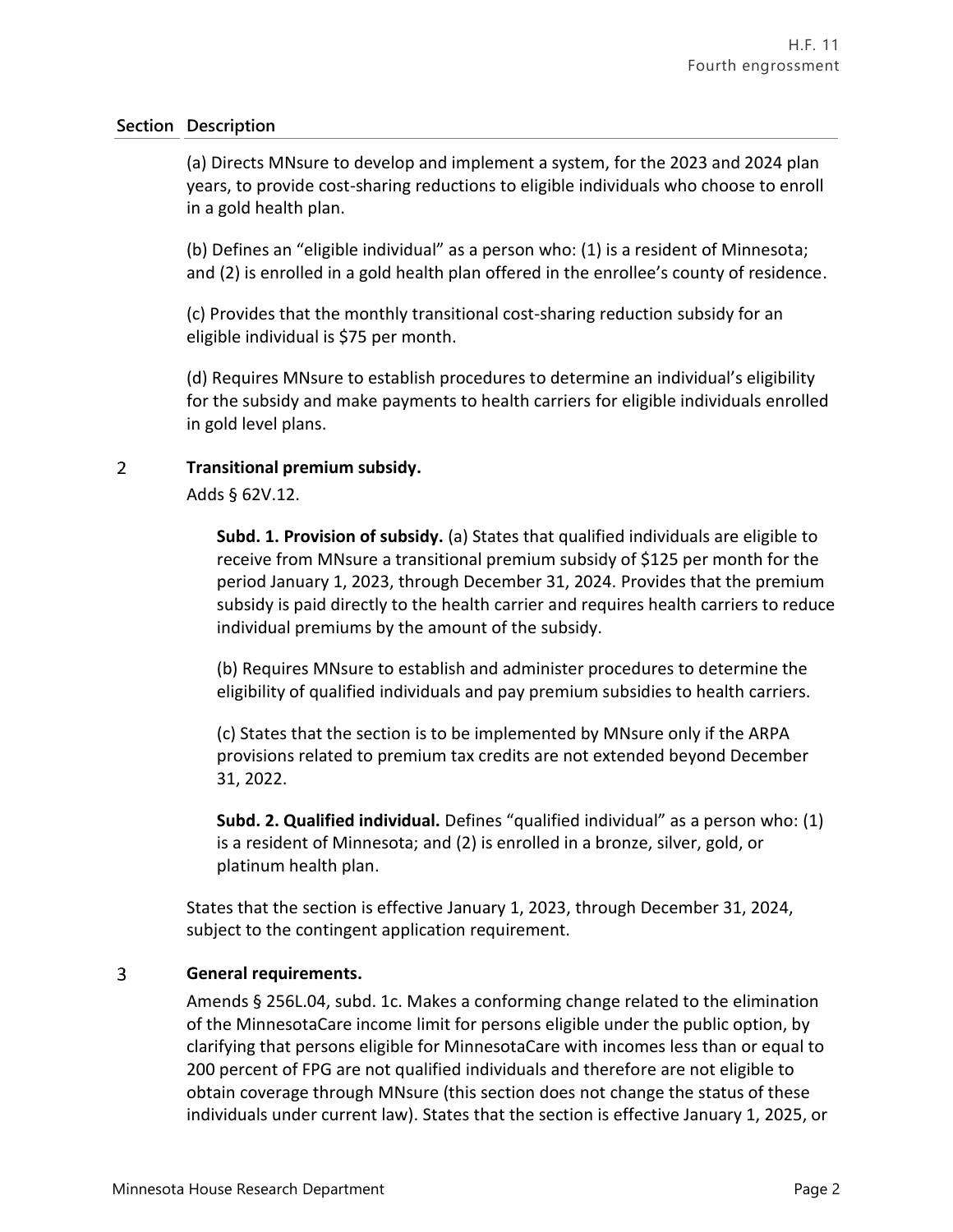upon federal approval, subject to certification that implementation will not result in the loss of basic health program funding.

#### $\overline{4}$ **Ineligibility.**

Amends § 256L.04, subd. 7a. Makes a conforming change, by exempting persons enrolled under the public option from a provision that prohibits adults from being enrolled in MinnesotaCare if their income is greater than the program income limit. States that the section is effective January 1, 2025, or upon federal approval, subject to certification that implementation will not result in the loss of basic health program funding.

#### 5 **Citizenship requirements.**

Amends § 256L.04, subd. 10. Allows undocumented noncitizens to be eligible for MinnesotaCare. Provides an effective date of January 1, 2024.

#### 6 **Persons eligible for public option.**

Amends § 256L.04, by adding subd. 15. Allows families and individuals with incomes above the MinnesotaCare income limit, who meet all other program eligibility requirements, to be eligible for MinnesotaCare. Allows enrollment of these individuals only during an annual open enrollment period or special enrollment period, as designated by MNsure. States that the section is effective January 1, 2025, or upon federal approval, subject to certification that implementation will not result in the loss of basic health program funding.

#### $\overline{7}$ **General requirements.**

Amends § 256L.07, subd. 1. Makes a conforming change, by exempting persons whose income increases above 200 percent of FPG from MinnesotaCare disenrollment if they continue enrollment through the public option. States that the section is effective January 1, 2025, or upon federal approval, subject to certification that implementation will not result in the loss of basic health program funding.

#### 8 **Sliding fee scale; monthly individual or family income.**

Amends § 256L.15, subd. 2.

The amendment to paragraph (c) requires the commissioner to continue the lower premiums for MinnesotaCare enrollees (reflecting compliance with federal ARPA requirements) on an ongoing basis, without regard to any sunset of the ARPA requirements. Also makes conforming changes, by striking the premium scale listed in current law. (This premium sale is not currently applied, given that MinnesotaCare as part of federal compliance uses the lower premium scales required by ARPA for 2021 and 2022).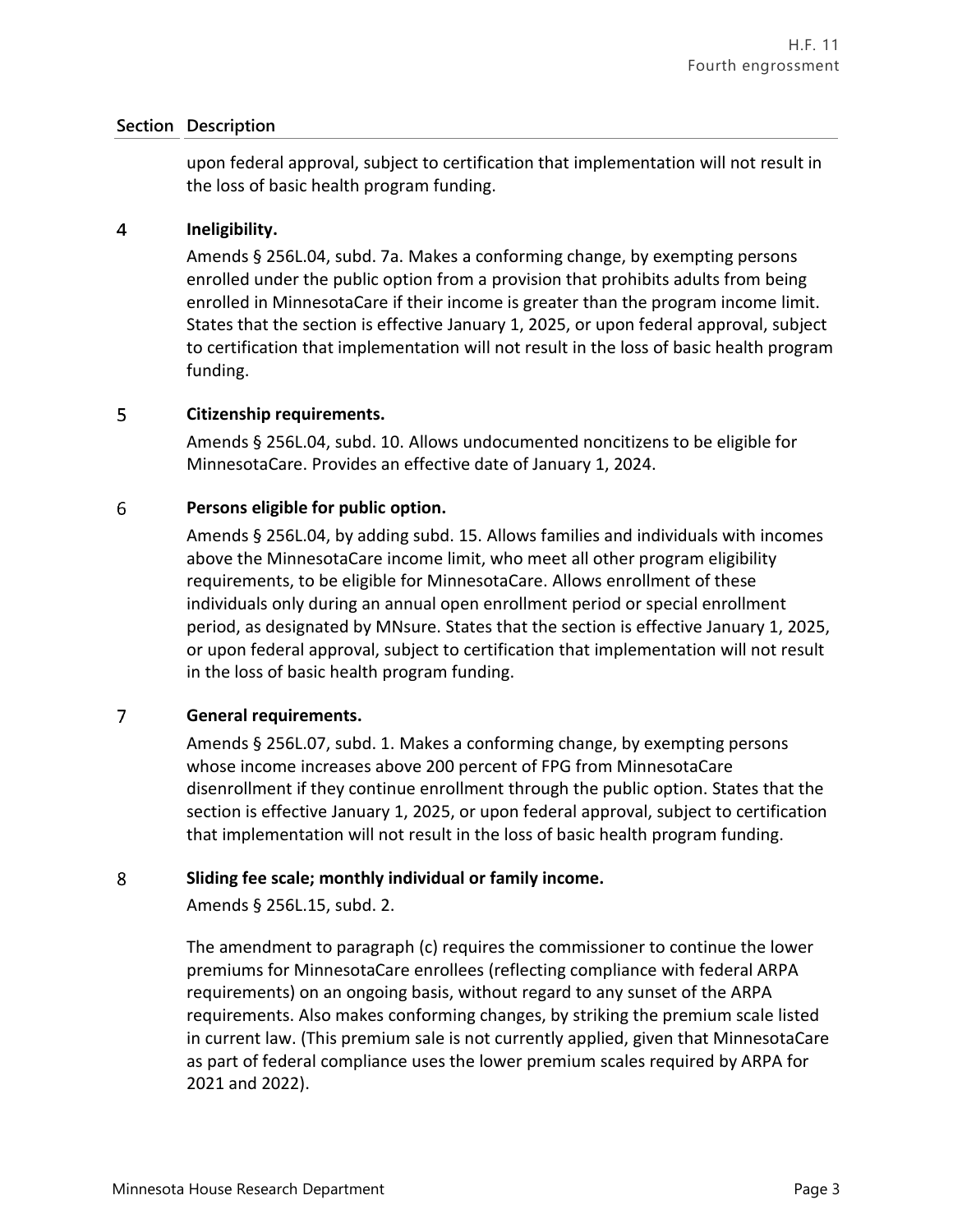A new paragraph (d) requires the commissioner to establish a sliding premium scale for persons eligible through the public option, to be effective January 1, 2025. Exempts persons 20 years of age or younger from these premiums.

States that the section is effective January 1, 2023, except that the sliding premium scale for persons eligible for the public option is effective January 1, 2025, or upon federal approval, subject to certification that implementation will not result in the loss of basic health program funding.

#### 9 **Small employer transitional health care credit.**

Amends § 290.06, by adding subd. 41.

Establishes a tax credit for the individual income and corporate franchise taxes for qualified employers. The credit would be equal to 50% of the employer's qualified employee health care expenses.

"Qualified employers" are defined as those employers that are not defined as applicable large employers under the Internal Revenue Code's shared responsibility provisions (that is, employers who have less than 50 employees on average per year).

"Qualified employee health care expenses" include group health plans, QSEHRAs, and individual coverage HRAs.

The credit would be limited to the employer's tax liability for a taxable year, but unused amounts could be carried forward five years to offset future tax liability.

The tax credit is temporary, and would only be effective for health care expenses paid in calendar years 2023 and 2024, for the taxable years in which the calendar year expenses fall.

#### 10 **Small employer public option.**

Requires the commissioner of human services, in consultation with representatives of small employers, to develop a small employer public option that allows employees of businesses with fewer than 50 employees to receive employer contributions towards MinnesotaCare. Requires the commissioner to present recommendations to the legislature, by December 15, 2023. States that the section is effective the day following final enactment.

#### 11 **Transition to MinnesotaCare public option.**

(a) Requires the commissioner of human services to continue to administer MinnesotaCare as a basic health program, and to seek federal waivers, approvals, and law changes as required.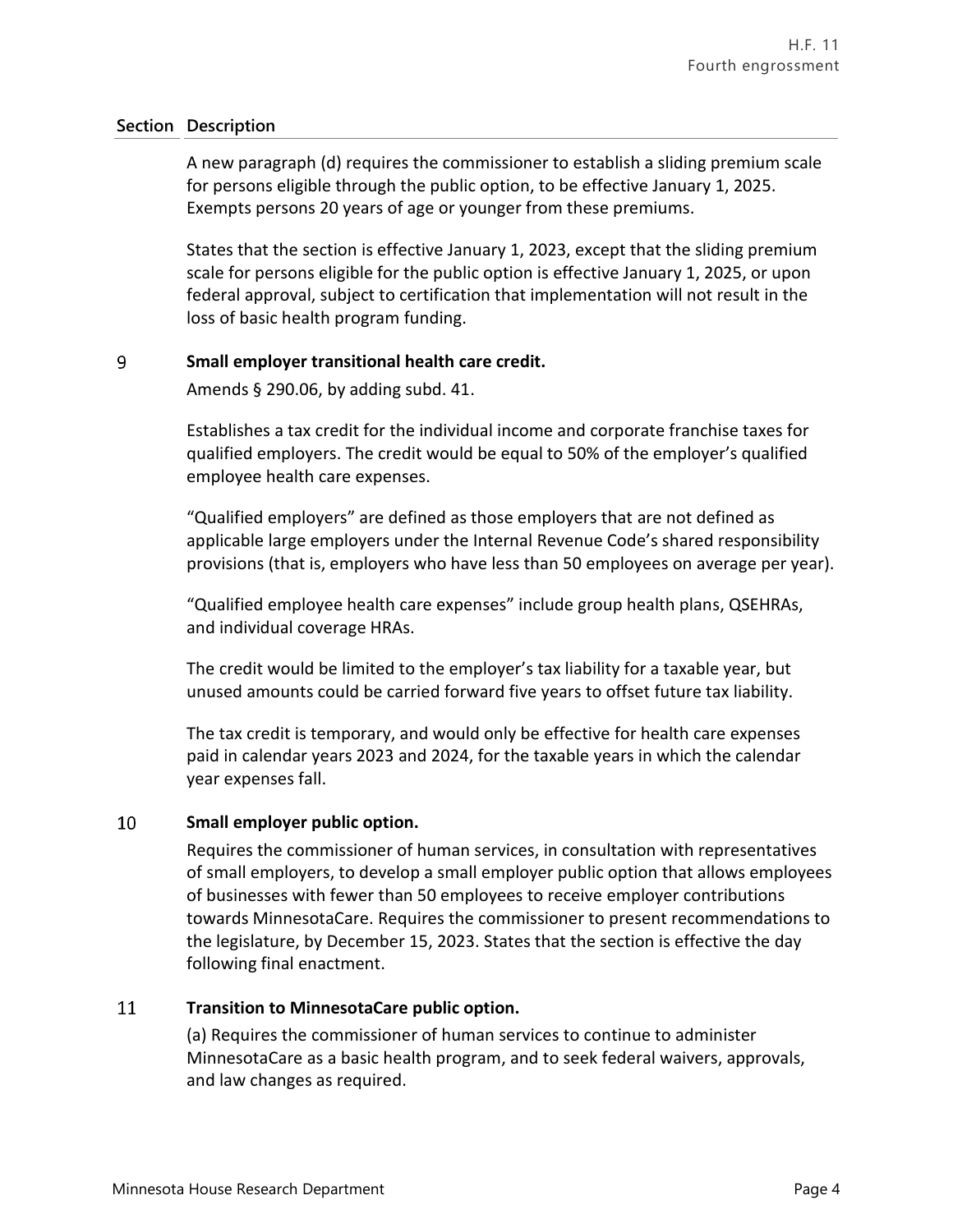(b) Requires the commissioner to present an implementation plan for the MinnesotaCare public option to the legislature, by December 15, 2023. Requires the plan to include:

- 1) recommendations for any changes to the public option needed to receive federal funding;
- 2) recommendations for implementing any small employer public option in a manner that would allow any employee payments towards premiums to be pretax;
- 3) recommendations for ensuring sufficient provider participation in MinnesotaCare;
- 4) estimates of state costs;
- 5) a description of the proposed premium scale for persons eligible through the public option, including an analysis of the extent to which the premium scale: (i) ensures that premiums are affordable for persons enrolled under the public option; and (ii) avoids premium cliffs for persons transitioning to or enrolled under the public option; and
- 6) draft legislation necessary to implement the public option and plan recommendations.

(c) Requires the commissioner to present to the legislature, by January 15, 2024, a report comparing service delivery and payment systems models for MinnesotaCare. Specifies criteria for the report and for alternative delivery models.

States that the section is effective the day following final enactment.

#### 12 **Request for federal approval.**

(a) Requires the commissioner of human services to seek any federal waivers, approvals, and law changes necessary to implement this act, including but not limited to those necessary to allow the state: (1) to continue to receive basic health program payments and other federal funding; (2) to receive federal payments equal to the value of premium tax credits and cost-sharing reductions that MinnesotaCare enrollees with incomes greater than 200 percent of FPG would otherwise have received; and (3) to receive federal payments equal to the value of emergency medical assistance that would otherwise have been paid to the state for services provided to eligible enrollees.

(b) Requires the commissioner of human services to consult with the commissioner of commerce and the board of directors of MNsure in implementing this section, and allows the commissioner of human services to contract for technical and actuarial assistance.